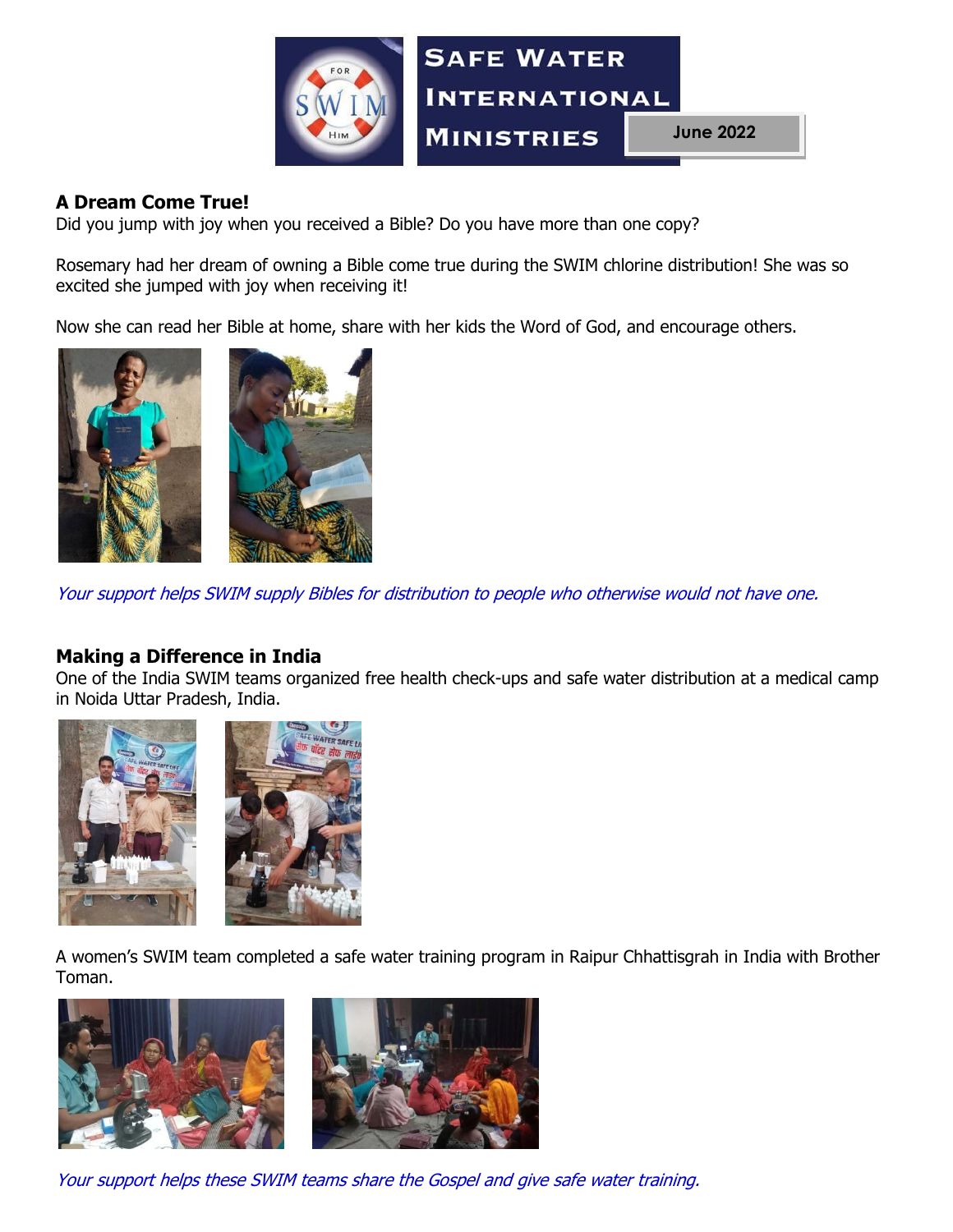### **Climbing Steep Mountain Roads to Share the Gospel**

Recently, Juma, one of the Ugandan SWIM team members, climbed steep roads up a mountain in order to share the Gospel and safe water with the people there.

Even though he is afraid of heights, he reported, "God's grace is sufficient!" He traveled safely in the mountains and spent a whole day sharing about Jesus with pastors and their congregations.

"Thank you SWIM! I am happy to be serving in the mountains."



Your support allows people like Juma to travel to remote areas to share the Gospel and distribute the chlorine needed to create safe water for people.

# **Answer to Prayer for More Than 200 Households**

Morrice, a Kenyan SWIM team member, shared this report:

"The Lord sent me and my SWIM team to a community called Lukhari in Kakamega County. This community had a lot of challenges concerning water issues.

Through SWIM, their cry and prayers have been answered concerning water-borne diseases. The community has only one unprotected bore hole with a population of more than 200 households using the untreated water. Typhoid infection was high.

One of their members passed away from a stomach problem. The Word of God was shared with those who came from the burial to learn about how chlorine is produced.

Many prayers are requested to reach needy communities like this one and others around the world, especially in Africa."









Your support is an answer to prayer for these people as they have been suffering from water-borne diseases. SWIM helping them create safe water and sharing about Jesus is life-changing for these people!